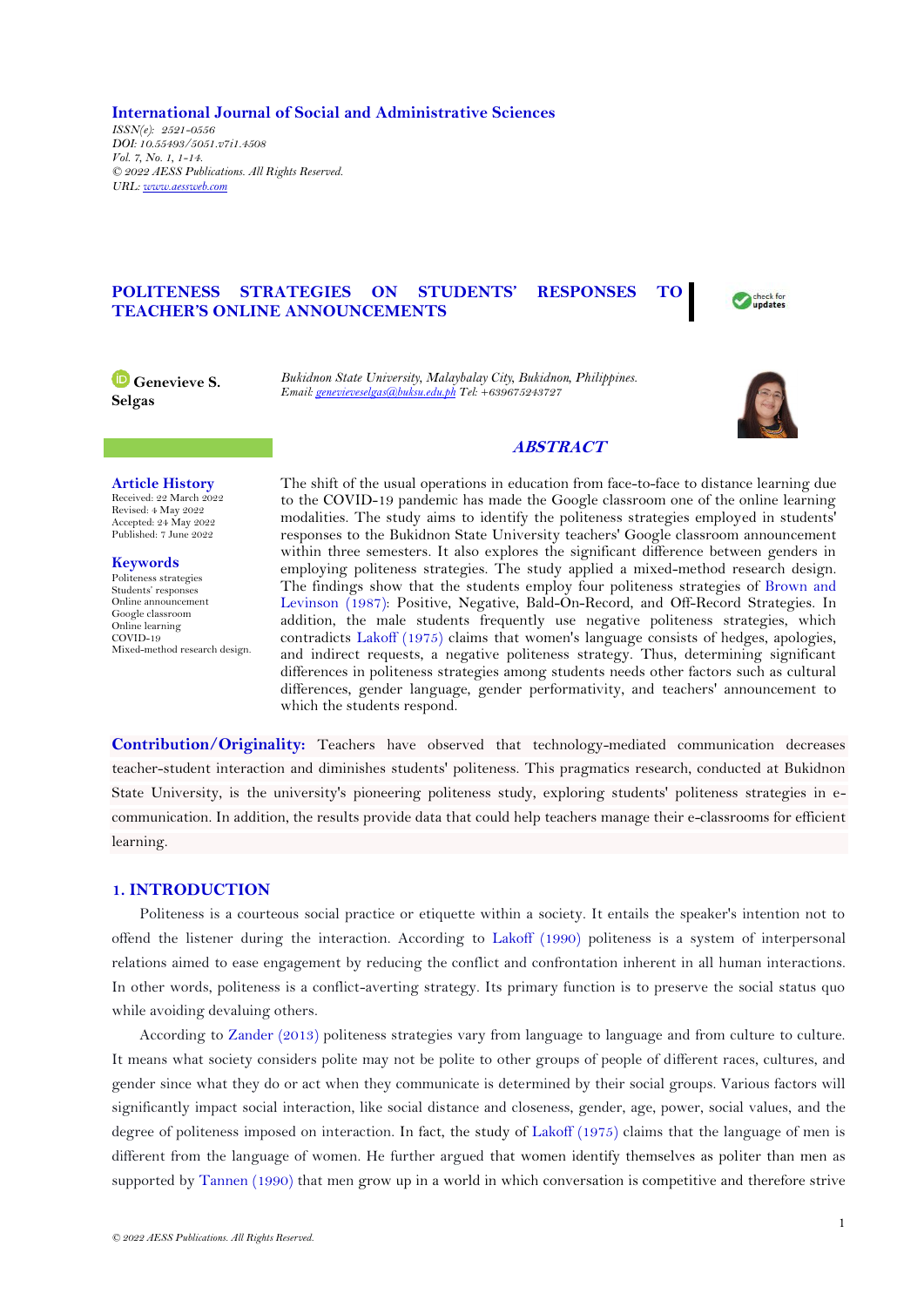to ensure that others don't dominate them. Women, however, use conversation to gain support and confirmation rather than status. Thus, politeness strategies may be vital in human interactions, whether in business, tourism, governance, or education.

Recently, almost every facet of human life has been affected due to the COVID-19 pandemic, especially the usual operations in education. This pandemic brought global public health hazards, which resulted in limited human face-to-face interaction, as maintaining distance has been one effort to prevent the transmission of the virus since early February 2020. For this reason, online communication has become the required mode of communication. Consequently, the curriculum of educational institutions from every corner is revised to suit remote, distance, online, and digital forms of delivery [\(Murphy, 2020\)](#page-12-3). During this challenging time, the concern is not just about whether online teaching-learning methods can provide quality education but also about how academic institutions will be able to adopt online learning in such a massive manner.

Aside from the issue of quality education in online teaching-learning, one of the increasing issues among teachers and students is students' politeness in their response to teachers' online announcements [\(Dhawan, 2020\)](#page-12-4). Students are poorly prepared for digital communication because of the sudden shift to online learning. Until now, students want two-way interaction, which sometimes gets challenging to implement due to technical limitations, especially the internet connectivity of the students and teachers. As a result, students find responding to teachers' online announcements tedious and unengaging [\(Li and Dewaele \(2020\)](#page-12-5) as cited in [Sembiring, Sianturi, Simanjuntak,](#page-13-2)  [and Tarigan \(2021b\)](#page-13-2)).

Given the current skepticism regarding the efficacy of online learning discourse and its effect on students, the study focuses on students' politeness strategies in responding to teachers' online announcements in Google Classroom. Google Classroom has been widely used as an online communication medium in the educational context in the Philippines. It promotes accessibility, utility, and user friendly. Furthermore, it could help with communication, interaction, and instruction delivery in flexible learning environments [\(Zuñiga-Tonio, 2021\)](#page-13-3). On the other hand, one study claims that no online platform can substitute face-to-face interaction between students and teachers. Regardless of the claim, practical and interactive online learning may be improved since the current situation necessitates online learning. According to Sembiring [et al. \(2021b\)](#page-13-2), employing politeness strategies can establish an interactive classroom in online learning. In other words, knowledge of politeness strategies is essential in every classroom, whether face-to-face or online. Therefore, politeness strategies used by the students and teachers in the class may play a significant role in the learning and teaching process.

This study is anchored on [Brown and Levinson \(1987\)](#page-12-0) theory of politeness strategies. This paradigm uses [Goffman \(1959\)](#page-12-6) concept of "face" to suggest that each individual has two types of faces: positive (esteemed selfimage) and negative (desire for autonomy); any action that threatens either a positive or negative face is referred to as a "face-threatening act" (FTA). Speakers use positive and negative politeness strategies to keep their faces during interactions. [Brown and Levinson \(1987\)](#page-12-0) identify politeness strategies such as positive, negative, bald-on-record, and off-record.

Positive politeness strategy emphasizes the speaker's and the hearer's sense of intimacy and belonging. By catering to the listener's interest and expressing sympathy in a friendly manner, the speaker hopes to boost the hearer's positive face. In other words, when the speaker expresses desires that are equally desirable to others, such as good health, self-esteem, dignity, and honor, a positive face emerges; nevertheless, it is undermined when the individual is criticized or insulted. According to [Roberts \(1992\)](#page-12-7), as cited by [Correo \(2014\)](#page-12-8), disapproval or rejection, complaint, disagreement, contradiction, unleashed negative emotions, irreverence, bad news, noncooperation, interruption, and inattention are threats to a positive face.

Furthermore, Brown and Levinson presented fifteen ways to identify politeness strategies, including noticing the hearer's wants, exaggerating the speaker's interest or approval, intensifying the speaker's interest in the hearer, using group identity markers, seeking the hearer's agreement, avoiding conflict with the hearer, assuming or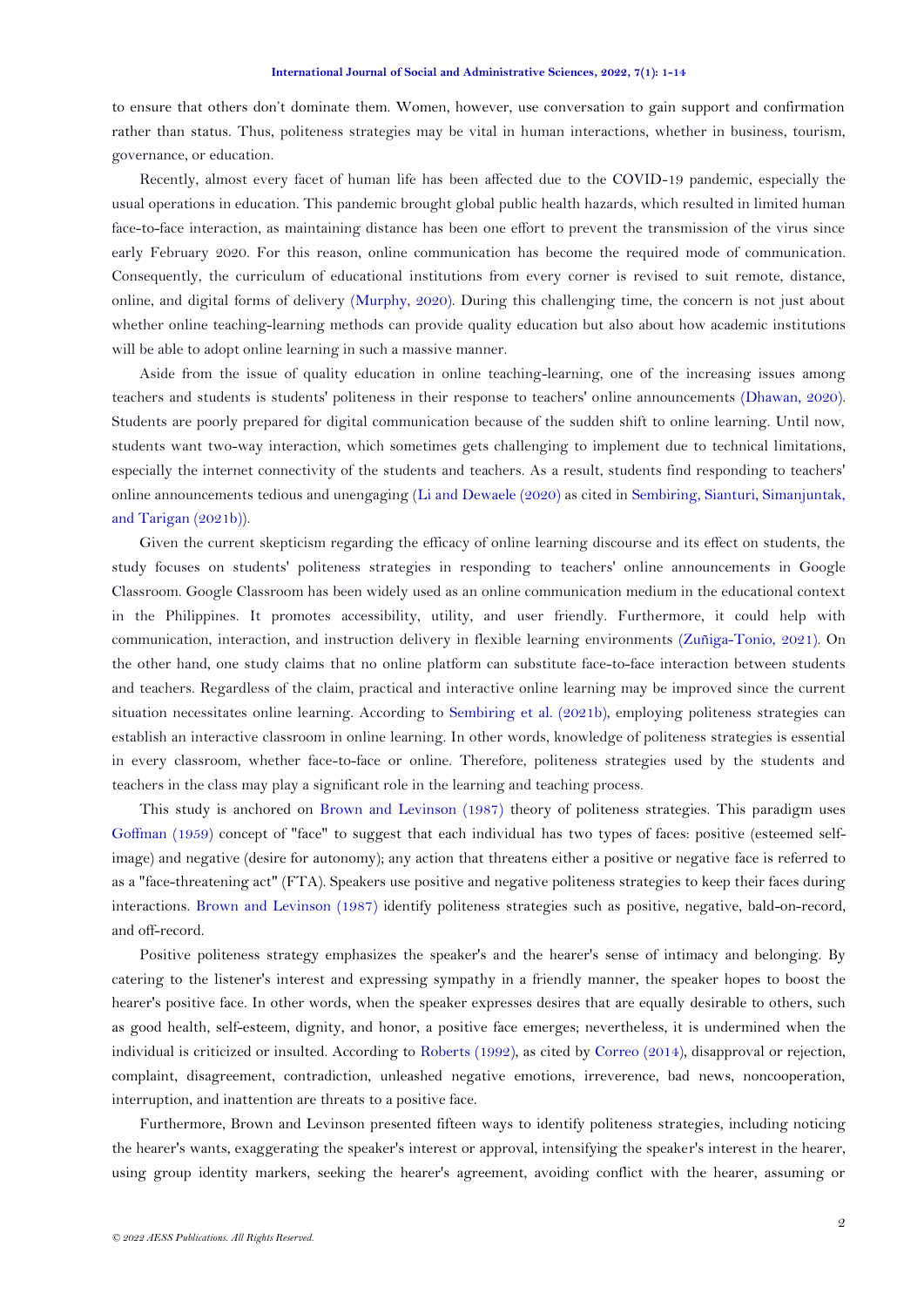asserting common ground, making a joke, assuming or asserting knowledge of the hearer's wants, offering or promising, being optimistic, including the speaker and hearer in the activities, and giving gifts such as goods, sympathy, understanding and cooperation to the hearer.

In addition, the negative politeness strategy, according to [Brown and Levinson \(1987\)](#page-12-0), is a regressive action directed at the hearer's negative face. The speaker strives to be indirect so there can be no misinterpretations. In other words, the negative politeness strategy addresses the speaker to interact with the hearer in a non-imposing way through hedging, being indirect, or apologizing. It highlights the hearer's right to freedom of action, which can be a defensive technique. Moreover, [Brown and Levinson \(1987\)](#page-12-0) theory assumes that most speech actions, such as requests, offers, disputes, and compliments, intrinsically threaten either the hearer's or the speaker's face wants and that politeness is involved in resolving such face-threatening acts (FTA). Thus, through the use of different ways and mitigating devices such as: being conventionally indirect; questioning and hedging; being pessimistic; minimizing the size of an imposition; giving deference; apologizing; impersonalizing speaker and hearer; stating the face-threatening act (FTAs) as a basic rule; nominalize, and go on record as incurring debt or as not an indebting hearer, speakers can use these strategies to select the appropriate way of preventing threatening acts to the hearer's face, or at the very least minimize or soften it, [\(Brown and Levinson \(1987\)](#page-12-0), as cited in [Muhasibi and Sujito](#page-12-9)   $(2021)$ ).

On the other hand, according to [Brown and Levinson \(1987\)](#page-12-0), in the bald-on-record strategy, the speaker transmits the message in the most direct, clear, unambiguous, and concise way possible [\(Brown and Levinson](#page-12-0)  [\(1987\)](#page-12-0), as cited in [Bousfield \(2008\)](#page-12-10)). This strategy makes no attempt to acknowledge the hearer's face wants. Baldon-record means 'baldly' entails phrasing the message in direct and honest terms with no attempt to soften the FTA. In addition, it does nothing to minimize threats to the hearer's face. As a result, the statements must be delivered directly, vividly, and explicitly. In applying this strategy, the speaker may utilize its five strategies: showing disagreement, giving suggestions/advice, requesting, warning, and threatening in the imperative form.

Moreover, one form of bald-on-record strategy is a direct imperative or direct command [\(Brown & Levinson,](#page-12-0)  [1987\)](#page-12-0). They further explain two cases when the speaker uses this strategy. The first case is the non-minimization of the face threat through four conditions. First, when the speaker is in an urgent situation. Second, when the speaker has more power than the listener, third is when the speaker desires to show sympathy; and last, when the speaker does not want to maintain the face. In addition, they state that the second case occurs when this strategy is oriented to face. It occurs in three situations: welcoming or inviting, farewells, and offers. For example, in the response of the student to the online post, *"I will send my output to your messenger*." The student is using bald-on-record since he directly states his message without asking permission from the teacher. In this instance, the student exerts no effort to minimize the threats by asking may I. this is due to the fact that bald on record strategies are primarily used by the speakers who closely know their hearers, such as close friends or family. In this circumstance, the student undoubtedly feels that aside from being a student, he is also a friend to the teacher.

Furthermore, the last strategy is called off-record. [Brown and Levinson \(1987\)](#page-12-0), as cited by [Sadeghoghli and](#page-12-11)  [Niroomand \(2016\)](#page-12-11), posit that the least threatening linguistic strategy is performing the FTA off-record. The offrecord strategy takes some of the pressure off of the speaker. Its utterances indirectly use language whose precise meaning has to be interpreted. The FTA performs off-record, typically by deploying an indirect illocutionary act that has more than one interpretation. Thus, it allows for plausible deniability on the speaker if the intended recipient takes offense at the face threat inherent in the utterance [\(Bousfield, 2008\)](#page-12-10). It allows the speaker to do FTA indirectly. As a result, the speaker's utterance has more than one plausible interpretation.

For example, the student responded to the online post, " *I wonder if we can submit our output on Wednesday." In this statement, the teacher* can draw a few interpretations, such as the student is asking for an extension of the submission of the output, asking for a confirmation that the given deadline is final and irrevocable, or analyzing the teacher's attitude based on the response to the student's message.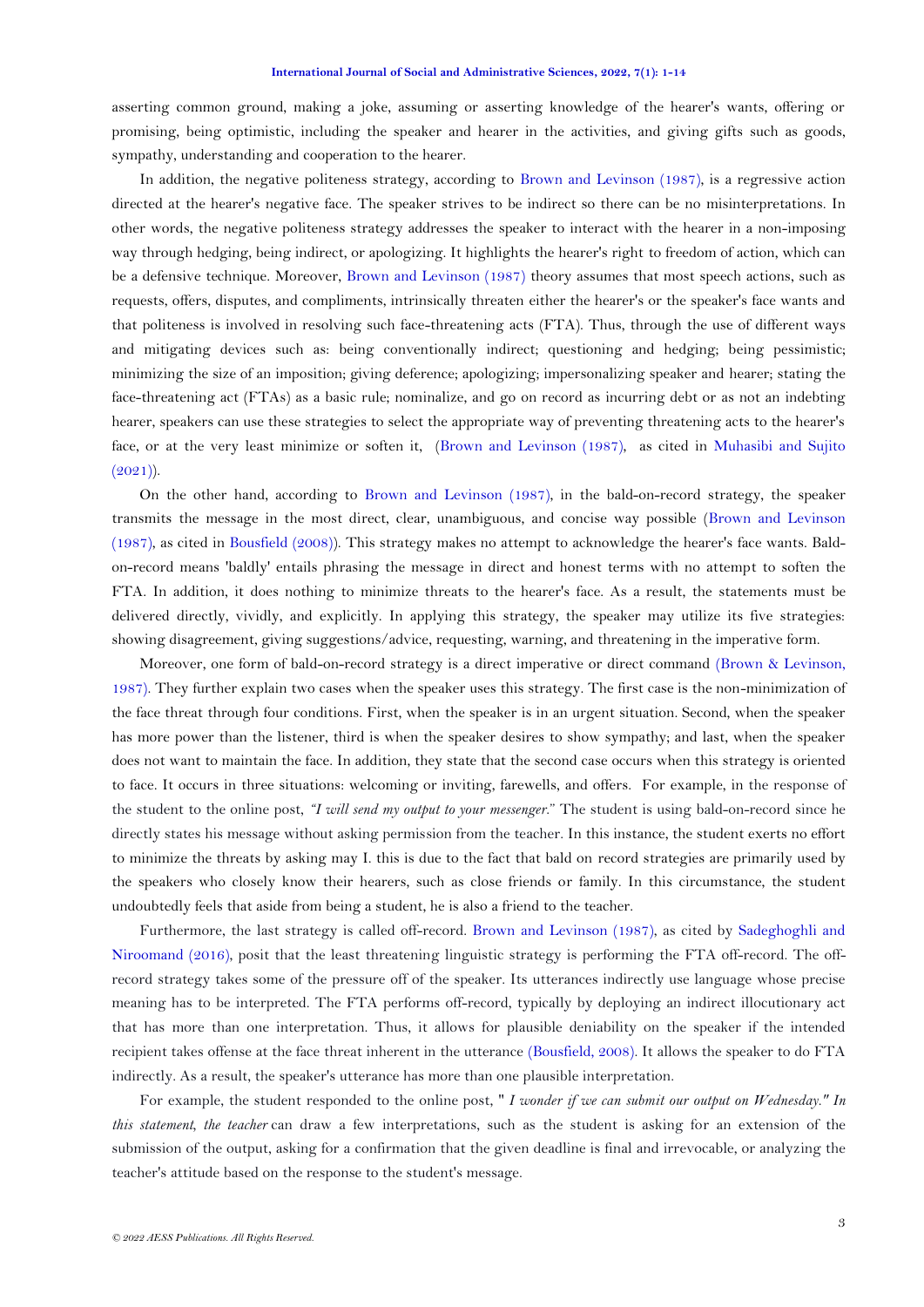It is a challenge for everybody to utilize politeness strategies, especially during the COVID-19 pandemic. The pandemic's negative repercussions, such as mental, behavioral, and psychological, might influence how people interact with one another. In its effect, employing politeness or practical application of good manners in online interaction may be diminished or lessened since politeness is a conscious effort of every individual. For this reason, many researchers have studied the employment of politeness strategies in the utilization of these different online platforms. Over the years, several scholars have studied politeness strategies employed in online classroom interaction. These studies focus on the student's and teacher's utilization of different politeness strategies in online interaction. Among these are researches done by [Mulyono, Amalia, and Suryoputro \(2019\)](#page-12-12); [Sembiring, Girsang, and](#page-12-13)  [Sianturi \(2021a\)](#page-12-13); Sembiring [et al. \(2021b\)](#page-13-2); [Sembiring, Girsang, and Sianturi \(2021\)](#page-12-14).

These studies have proven the use of politeness strategies. The researchers concluded that these politeness strategies were employed to ensure the efficacy of online learning interaction by increasing students' language competency. The researcher believes that no study at Bukidnon State University attempts to determine the politeness strategies employed in google classroom interaction, particularly on the students' responses to teacher's online announcements. Aside from that, there is still very little research that looks into politeness and other speech actions in online learning. Thus, this study sought to address the politeness gap in the present pandemic's online learning.

This study attempted to answer the following:

- 1. What politeness strategies do students employ in their responses to teachers' online announcements?
- 2. Is there a significant difference between females and males in employing politeness strategies in their responses to teachers' online announcements?

## **2. METHODOLOGY**

This study utilized the mixed-method research design, specifically discourse analysis. The respondents of the study were the students of Bukidnon State University enrolled in one of the following subjects: Advance Grammar, Language and Power, Language of Non-Literary Text, Purposive Communication, Art Appreciation, and Bukidnon Cultural Studies within the school year 2020-2021 to the first semester of the school year 2021-2022. Because of the pandemic, there has been a shift in classroom interaction from regular face-to-face interaction to online or asynchronous platforms. For this reason, students have their responses to the teacher's posted online announcement.

The screenshots of the student's responses to the teacher's online announcement were analyzed based on the politeness strategies of [Brown and Levinson \(1987\)](#page-12-0). These politeness strategies were positive, negative, bald-onrecord, and off-record. These strategies helped the researcher analyze the collected data to get the expected result. The study followed several steps in gathering data: The first is constructing a research map. At this phase, the researcher read several kinds of research related to politeness strategies to learn about the topic, especially about the study's proponents. Also, the researcher decided on what theory would be the basis for the study. The second was creating a code guide. After constructing a research map, the researcher created a code guide. It was a guide to evaluate students' responses based on the theory used. The contents of the codeguide were the types of politeness strategies of [Brown and Levinson \(1987\)](#page-12-0), their definitions, and explanations of the given examples.

The third step was intra-coding the responses. In this step, the researcher took screenshots of the responses from the google classroom. After gathering the responses, the researcher placed them in the codebook. This codebook was a table where the students' responses were placed with corresponding columns for the different types of politeness strategies for coding. The fourth is inter-coding. After the researcher was finished coding the responses, the researcher submitted the coded data to the following experts for inter-coding. The inter-coders were professors of the university where the study was conducted. They were Doctors of Philosophy in English and Literature. Finally, after the inter-coding, the researcher tabulated the results.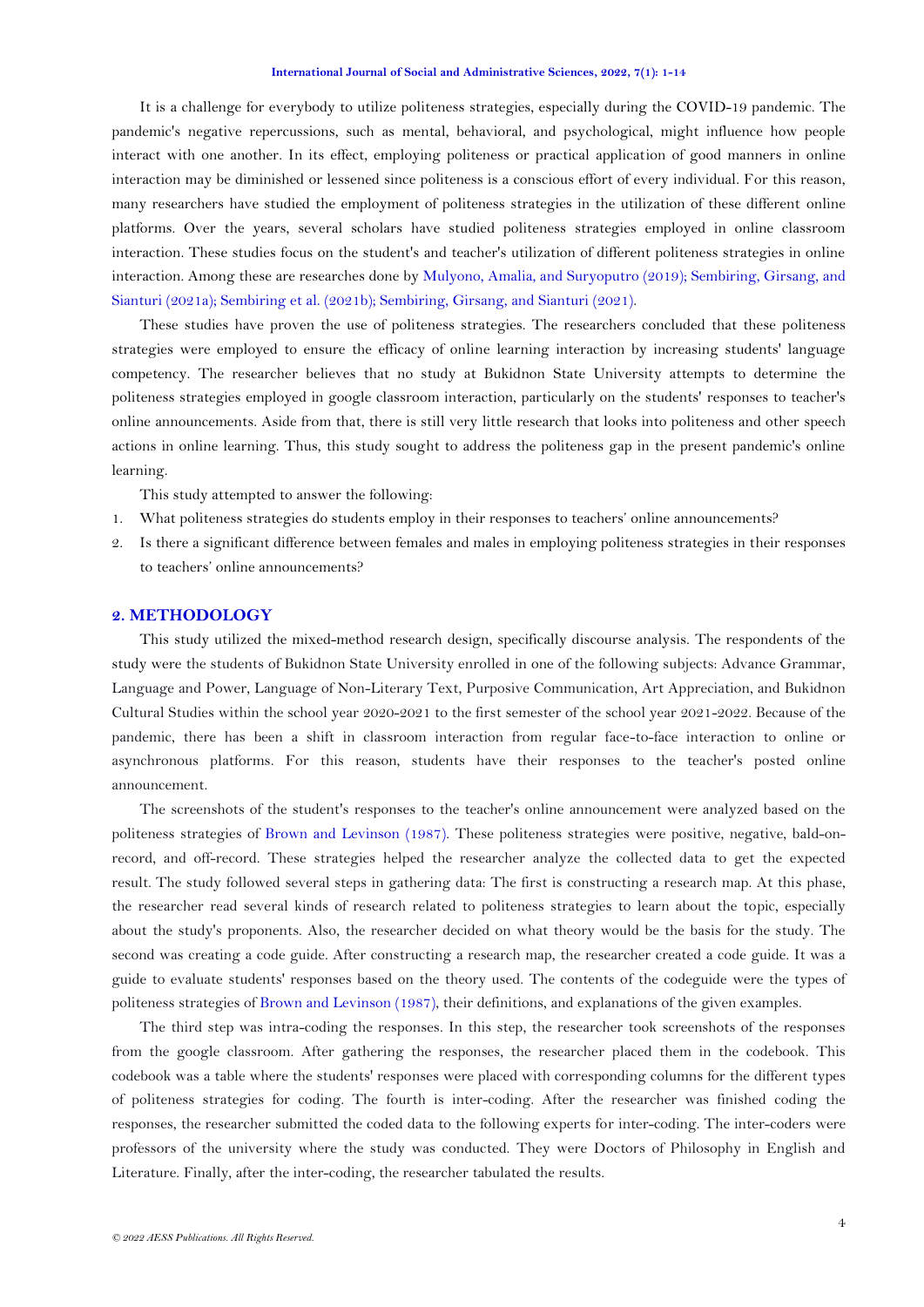### **3. RESULTS**

The research question aimed to identify the politeness strategies utilized by the students of Bukidnon State University in responding to the online announcement made by their teacher in the google classroom.

[Table 1](#page-4-0) below shows the types of politeness strategies utilized by the students in responding to their teacher's online announcement. As presented, there are four (4) types of politeness strategies namely: *positive politeness strategy (PPS), negative politeness strategy (NPS), bald-on record strategy (BORS), and off-record strategy (ORS)*. The table also presents the gender (female-male) of the respondents, the frequency and percentage of these responses, and the overall frequency, percentage, and ranking.

<span id="page-4-0"></span>

|                              | Gender           |       |               |               |       |               | Overall $(N=185)$ |       |               |
|------------------------------|------------------|-------|---------------|---------------|-------|---------------|-------------------|-------|---------------|
| Types of politeness strategy | Female $(n=102)$ |       |               | Male $(n=83)$ |       |               |                   |       |               |
|                              |                  | $\%$  | Rank          |               | $\%$  | Rank          |                   | %     | Rank          |
| <b>PPS</b>                   | 60               | 58.82 |               | 48            | 57.83 |               | 108               | 58.38 |               |
| <b>NPS</b>                   | 35               | 34.31 | $\mathcal{Q}$ | 30            | 36.14 | $\mathcal{Q}$ | 65                | 35.14 | $\mathcal{Q}$ |
| <b>BORS</b>                  | 5                | 4.91  | 3             | 3             | 3.61  | 3             | 8                 | 4.32  | 3             |
| ORS                          | $\mathfrak{D}$   | 1.96  | 4             | $\mathcal{Q}$ | 2.42  | 4             | 4                 | 2.16  | 4             |
| Total number of responses    | 103              | 100%  |               | 83            | 100%  |               | 185               | 100%  |               |

**Table 1.** Politeness strategies on students' responses to teacher's online announcement.

[Table 1](#page-4-0) shows the politeness strategies utilized by the Bukidnon State University students in responding to their teacher's online announcement. Among the four types of politeness strategies, the positive politeness strategy ranks the highest. The second is the negative politeness strategy, the third is bald-on-record strategy, and the fourth in rank is the off-record strategy.

A positive politeness strategy is the most frequently utilized politeness strategy. It may be due to the nature of the relationship between the students and the teacher. Students perceived teachers to be of a higher social class where students are highly required to respect them. Aside from that, students appeal to solidarity towards their teacher. Therefore, they want their teacher to feel good and respected through their friendly responses. As the students would most likely save face and avoid offending the teacher, they result to agree, give sympathy, and give assurance and understanding to the teacher. In other words, their responses aim to enhance the teacher's positive face by considering the feeling and best interests of the teacher. Thus, their responses show closeness and understanding to the announcement. According to [Brown and Levinson \(1987\)](#page-12-0), a positive politeness strategy can be expressed through sub-strategies such as: seeking the hearer's agreement; asserting common ground; noticing the hearer's interest and wants; giving sympathy, understanding, and cooperation to the hearer; using group identity markers; exaggerating interest in, approval of, and sympathy for the hearer; intensifying speaker's interest to the hearer; avoiding conflict or disagreement with the hearer; making a joke; presupposing speaker's knowledge of and concern for hearer's wants; making an offer or a promise; being optimistic; involving hearer and speaker activities; giving or asking for a reason; and assuming or asserting reciprocal.

Based on the data collected, most students responded to the teacher's announcement to show their agreement, support, or express their cooperation. [Frame 1](#page-4-1) exemplifies the positive politeness strategy.



<span id="page-4-1"></span>As seen in [Frame 1,](#page-4-1) the student responded, *"Thank you, ma'am! We'll certainly follow these guidelines for us to have a better communication."* This response is written may be because the student is interested in the teacher's wants, assuring to follow the guidelines posted. Additionally, the student's response implies that both the teacher and the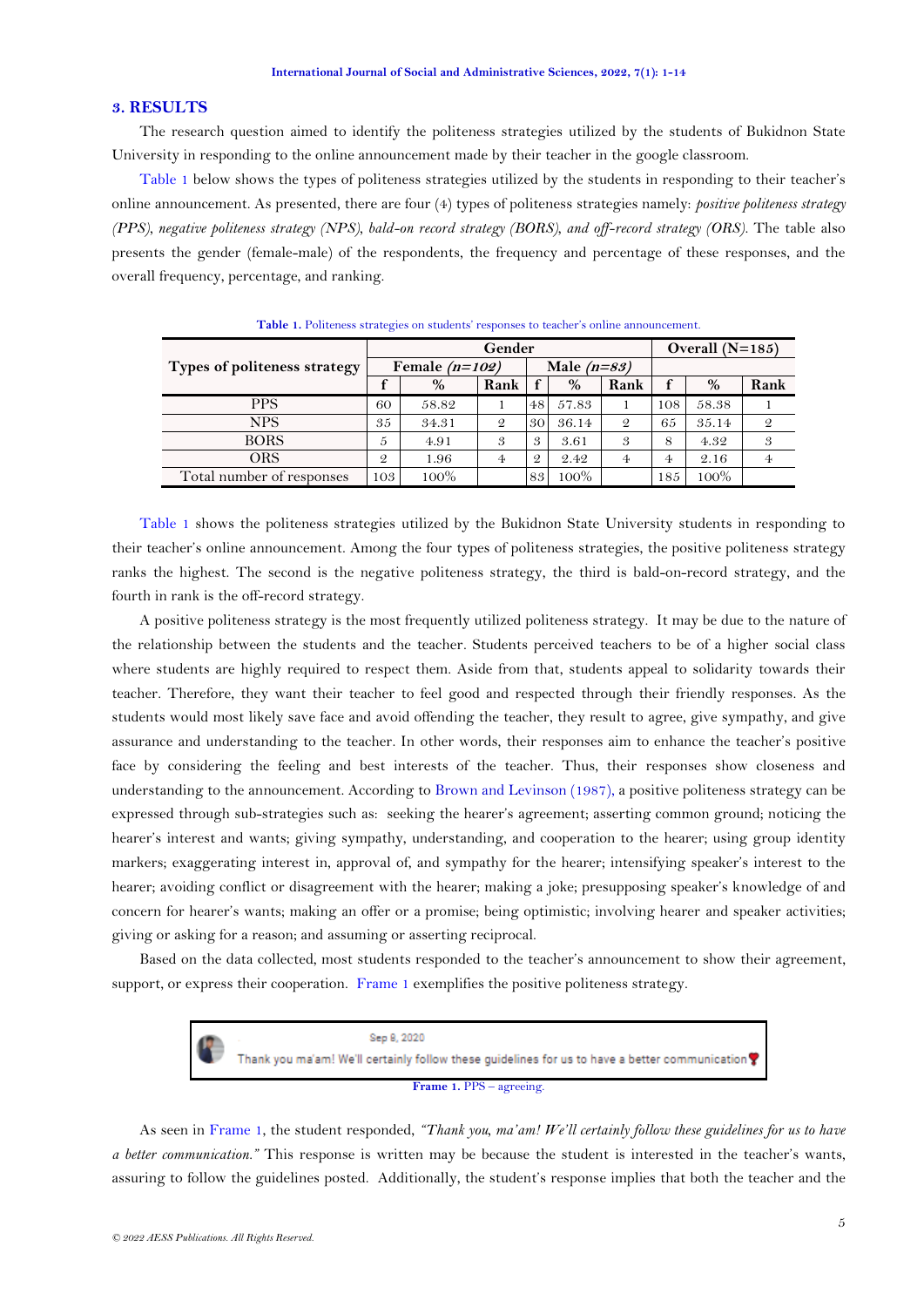student share the same interest, so they share the same goal to follow the guidelines stipulated in the online post. According to [Brown and Levinson \(1987\)](#page-12-0), agreeing to the online post is a kind of positive politeness strategy that is done by repeating part or all of what the teacher is posting. Consequently, students' response in agreement with what is posted creates a positive face for the teacher.



<span id="page-5-0"></span>Another positive politeness strategy is shown in [Frame 2.](#page-5-0) The written response, *"Good Afternoon Ma'am, I'm okay with Google Classroom for the submissions of our outputs. Considering that it is organized and easy to deal with",* is presupposing. The teacher announced her suggestion to let the student submit their output using Google Classroom. Consequently, both teachers and students believe that Google Classroom is a useful modality for submitting students' output. The student's act of believing about Google classroom before it is proven is presupposing which signifies positive politeness strategy. In addition, greeting the teacher displays positive politeness strategy. Greetings were used to minimize the distance between student and teacher and reduce the teacher's disappointment by expressing friendliness.



<span id="page-5-1"></span>As seen in [Frame 3,](#page-5-1) the student's response, *"Noted ma'am and thank you very much. God bless,"* to the teacher's online announcement indicates complying with the teacher's instruction. Moreover, writing *"God bless you"* at the end of the response indicates respect not only between the student and the teacher but also for their relationship with God. The use of the politeness strategy enables the creation of a good atmosphere for learning and teaching process, as [Mahmud \(2019\)](#page-12-15) posits that politeness is absolutely needed in the class, not only to acquire knowledge, but also to create good attitude. Thus, teachers and students are expected to apply politeness strategies in classroom interaction. Another positive politeness strategy is displayed i[n Frame 4.](#page-5-2)



<span id="page-5-2"></span>As manifested in Frame 4, the student commented, "*We totally understand ma'am. Thank you"* to teacher's announcement. In this strategy, the student is showing sympathy, understanding, and cooperation to the teacher, which in turn makes a positive face. Writing this response employs politeness strategy through satisfying the teacher's expectations of the student. Moreover, saying thank you for respond to the teacher's online announcement displays politeness. This way of greeting may mean that students do not think that learning is a mere responsibility of the teacher. Thus, expressing gratitude may be deemed necessary on the part of the student. In addition, [Frame 5](#page-6-0) also shows the same case where student wrote thank you after reading the online announcement posted.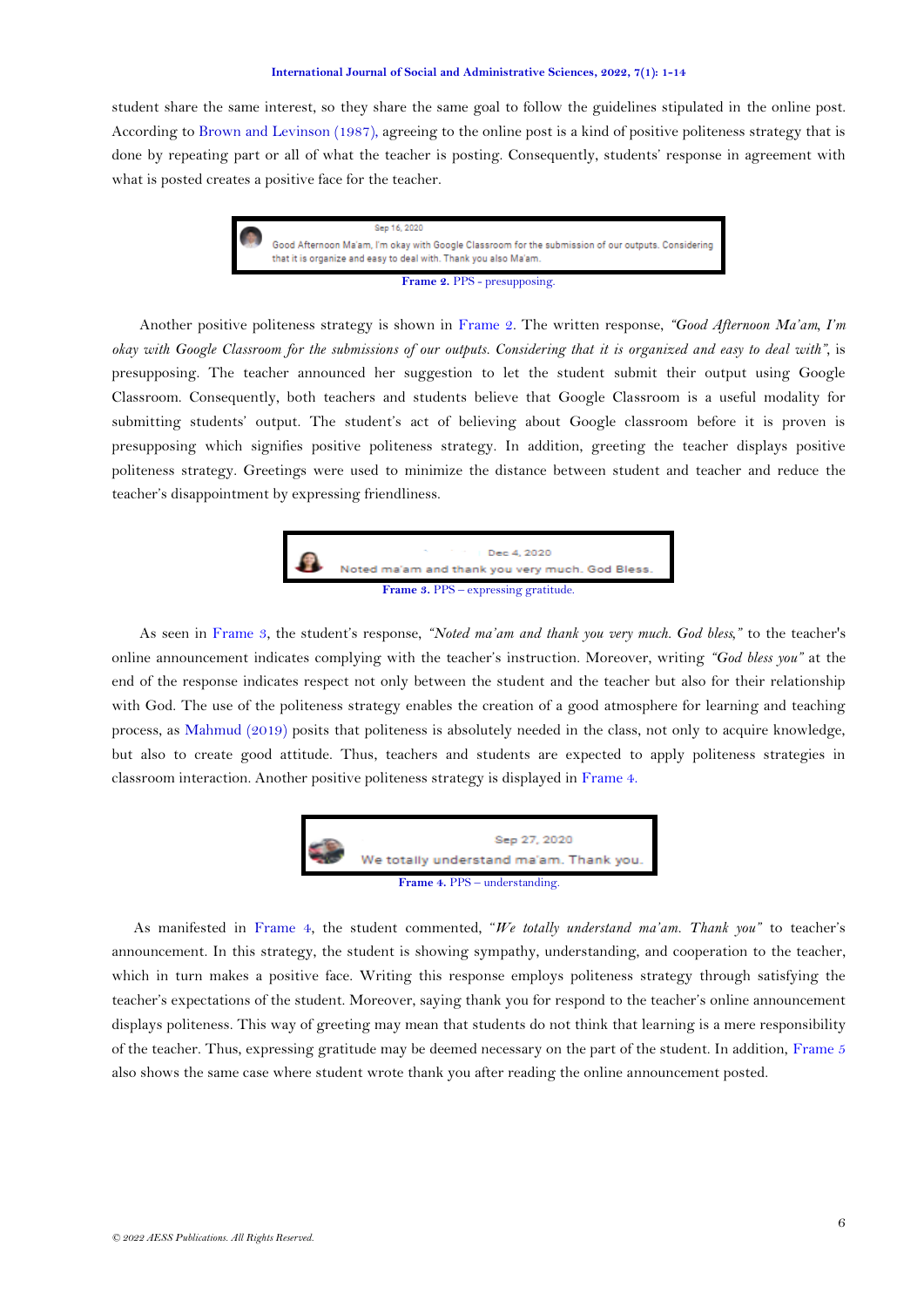

<span id="page-6-0"></span>As projected in [Frame 5,](#page-6-0) a greeting like "*Hi Ma'am, good morning. Thank you,"* shows respectful behavior that creates a positive relationship between the teacher and the students. The student's response to the instruction may indicate that the teacher greeted the students in her online announcement. As a result, reciprocity of greetings exists. It indicates that both the teacher and the student have an exemplary manner in google classroom interaction. It also symbolizes an acceptance of the students to the teacher's authority. In addition, writing 'thank you' shows gratitude for the helpful information, new insights, or the instruction given. This expression may be used in this study to convey that the assignments posted are not considered a burden. In the same way, gratitude also indicates solidarity above the power, as proven by [Mahmud](#page-12-15) (2019). This strategy is in line with [Brown and Levinson \(1987\)](#page-12-0) view that expressing thanks/gratitude is a courteous device of a positive politeness strategy that avoids facethreatening acts.

Furthermore, greeting the teacher with *'Hi Ma'am'*, signifies that the student observes formality and keeps the distance as a student. However, the word *'Hi'* is added to make the response friendly. In addition, it indicates that the two parties have a good emotional relationship. According to [Brown and Levinson \(1987\)](#page-12-0), using an identity marker such as *'Ma'am'* is used in a positive politeness strategy.

The second among the four politeness strategies used is the negative politeness strategy (NPS). This strategy aims to reduce the interference with the hearer's freedom of action. The speaker's strategy is to build a desire to preserve a certain degree of autonomy and act freely to his own will and not to be imposed by others. In addition, NPS is associated with any form of intrusion into a person's self-determination such as order, suggestion, advice, reminder, threat, offer, promise, and help, [Correo \(2014\)](#page-12-8). According to [Brown and Levinson \(1987\)](#page-12-0), the speaker can perform this strategy by being indirect, using hedges, conveying pessimism in the utterance to express doubt, reducing the imposition, or respecting the hearer. In other words, this strategy is concerned with distance and formality through apologies, mitigation, and hedges. [Wardaugh \(2010\)](#page-13-4) states that NPS leads to deference, apologizing, indirectness, and formality of the language used to show respectful behavior. Frame 6 exemplifies the use of the negative politeness strategy.



<span id="page-6-1"></span>In [Frame 6,](#page-6-1) the teacher has posted an announcement that includes instructions for answering the module. The student responded, *"Excuse me Ma'am if we encode our answers may I ask is there a particular format or non-Ma'am? Thank you for your kind response highly appreciated.*" In this response, the student asks for the specific format without reading at the attached file for specific instruction. The failure to open the attached file may offend the teacher. However, because of the use of "excuse me and thank you", the student appears polite and clueless of the specific instruction. Employing *"excuse me"* as a way of apologizing to the teacher may minimize imposition in asking the question. Apology, according to [Brown and Levinson \(1987\)](#page-12-0), serves primarily to demonstrate respect rather than friendship, solidarity, or intimacy. Therefore, it plays an important role in negative politeness practices [\(Al-Sobh,](#page-11-0)  [2013;](#page-11-0) [Banikalef, Maros, Aladdi, & Al-natour, 2015\)](#page-12-16). In addition, it is utilized in responding to a teacher's online announcement to lessen the unfriendly situation generated by the student to avoid negative face. Furthermore, NPS can be identified through the use of modal or modal auxiliary in a statement like *can, should, would, or must*. An example is illustrated in [Frame 7.](#page-7-0)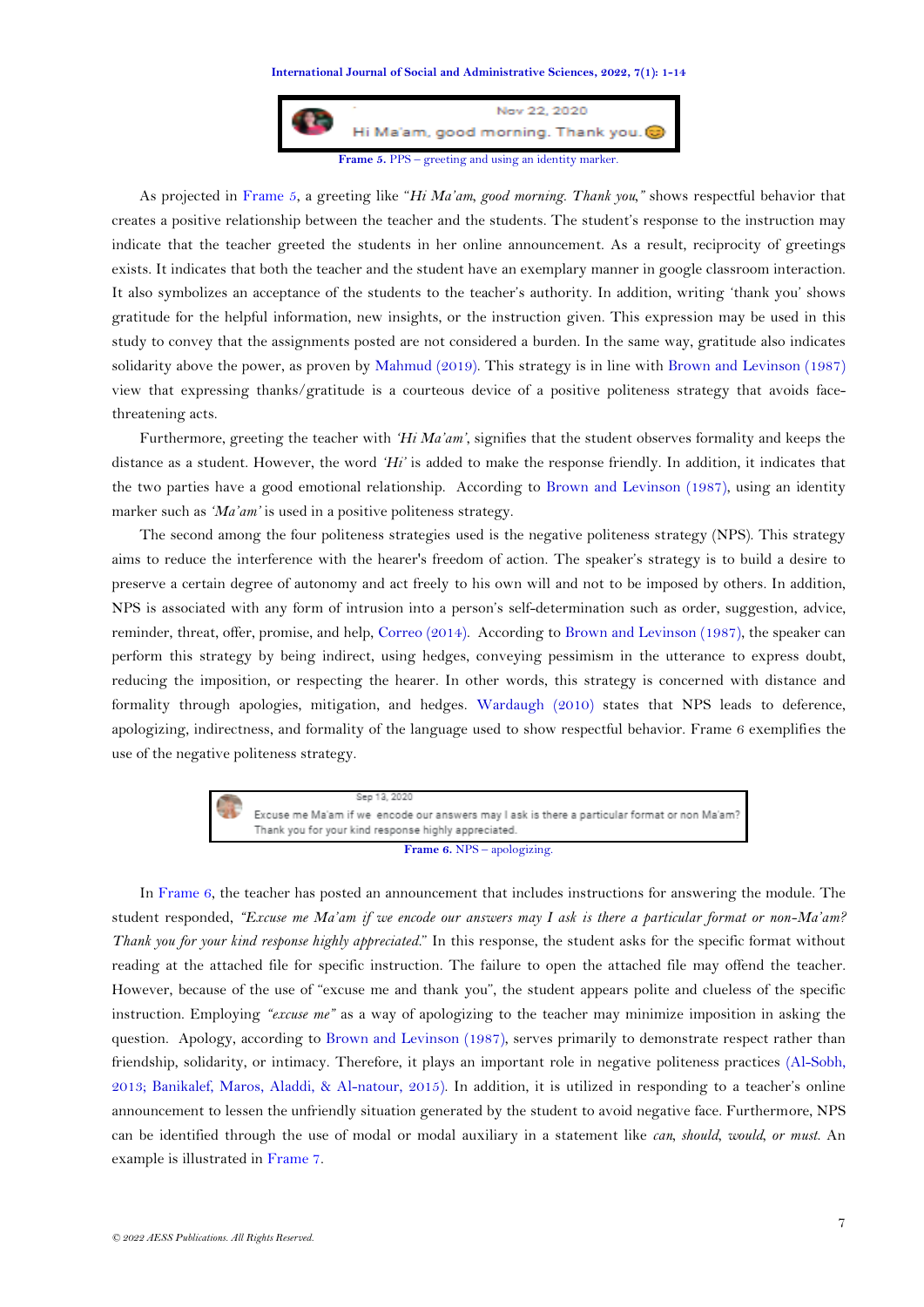| Sep 20                                                                   |  |  |  |
|--------------------------------------------------------------------------|--|--|--|
| pwede mangayog clarification Kung unsaon pag answer sa activity 2?       |  |  |  |
| Translation: Can I ask for clarification on<br>how to answer Activity 2? |  |  |  |
| Frame 7. NPS - modal verb "can".                                         |  |  |  |

<span id="page-7-0"></span>As illustrated in [Frame 7,](#page-7-0) the response "pwede *mangayog clarification kung unsaon pag answer sa activity 2?"* is vernacular. Based on the translation*, "can I ask for clarification on how to answer activity 2,"* the student is using the modal verb can. Can in English is one of the most commonly used modal verbs. It is used to express opportunity or ability to request or offer permission, and to show possibility or impossibility. In the context of this response, the student is requesting an explanation from the teacher. According to [Fraser \(2010\)](#page-12-17) the use of fillers could be categorized as hedges or words and expressions in the form of modals, fillers, and tag questions can attenuate the force of speech acts. This filler serves important functions in communication since using these them can become ways to be conventionally indirect, creating negative politeness strategy [\(Brown & Levinson, 1987\)](#page-12-0). For this reason, this response belongs to negative politeness strategy. Another example is shown in [Frame](#page-7-1) 8.



**Frame 8.** NPS – modal verb *"would".*

<span id="page-7-1"></span>Another example of a negative politeness strategy through modal is shown in [Frame 8.](#page-7-1) The student responds to the teacher's announcement by asking, *"Ma'am, Good Day… I would like to know if there's another link to the first Video link you post in this assignment? it seems the video is not available…"* This response is requesting the teacher to provide another link as the 'would and seem' can soften the possible negative impression of the teacher upon reading the response. The student uses '*would*' to express a very polite or formal request while using seem in his statement to indicate uncertainty about the claim regarding the unavailable link. As [Brown and Levinson \(1987\)](#page-12-0) state that negative politeness strategies are intended to avoid giving offense. Indirectly stating that the link is unavailable is an act of politeness. Evidently, according to [Brown and Levinson \(1987\)](#page-11-0), negative politeness is basically an avoidance strategy, Brown [and Levinson \(1987\)](#page-12-0) as referenced by [Boicu \(2007\)](#page-12-18). Realizations of negative politeness methods include guarantees that the speaker is aware of and respects the addressee's freedom of action. This concept is shown in [Frame 9.](#page-7-2)



**Frame 9.** NPS – modal verb *"may".*

<span id="page-7-2"></span>As seen in [Frame 9,](#page-7-2) the student's response to the announcement posted, *"Ma'am, hehe. Some of our classmates are struggling with the internet connection. Can we ask for an extension? If you may allow,"* is an example of a negative politeness strategy. Aside from using modal can*,* the student respects the teacher as the addressee by giving her the freedom of action by stating at the end of the statement*, "If you may allow us*." Thus, it signifies that the student knows her status as a student. Furthermore, it indicates deference as she humbles herself to get a positive response from the teacher, treating the teacher as the superior or of a higher social status than her.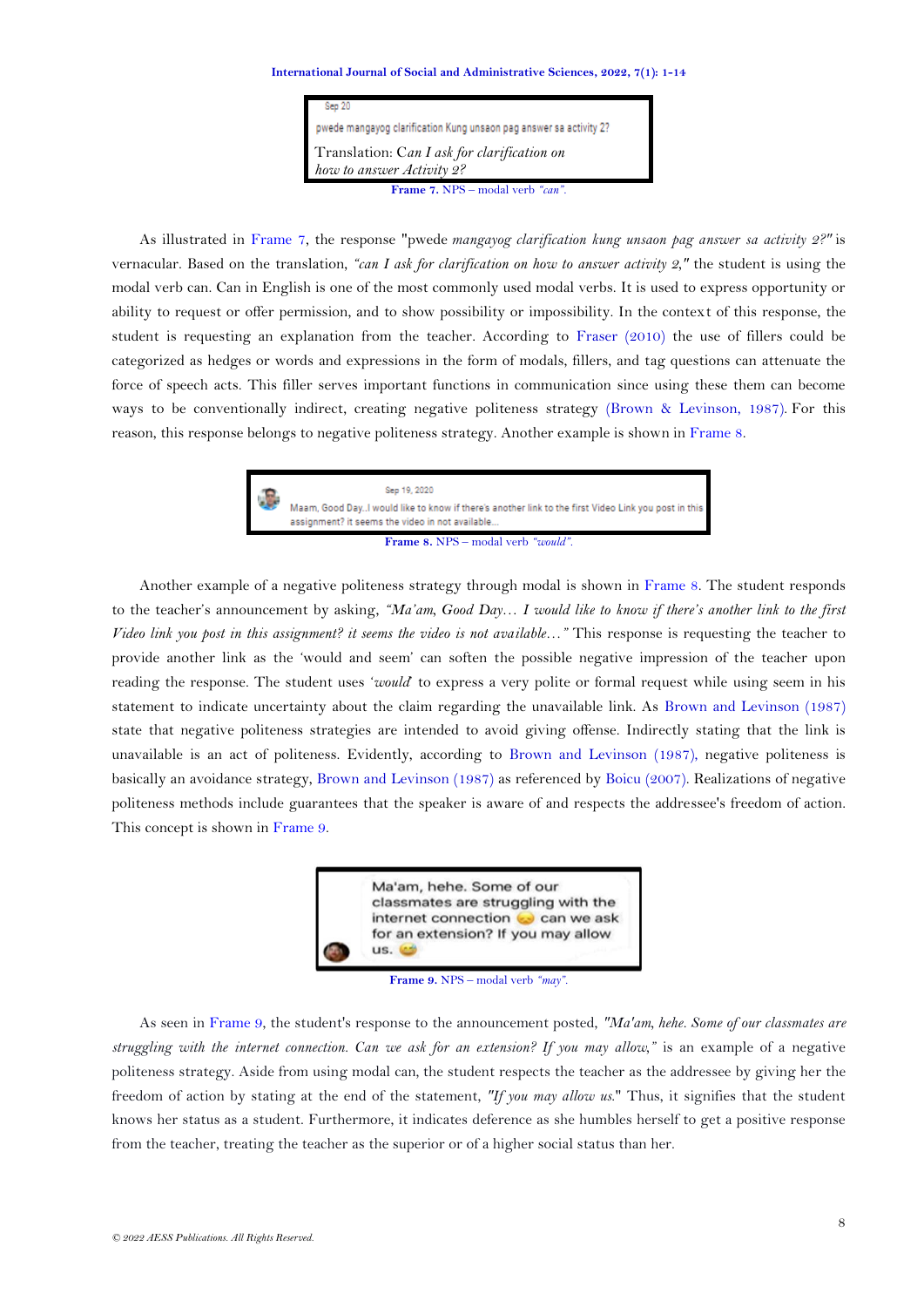The bald-on-record (BORS) method is the third of the four politeness strategies employed by the students. According to [Brown and Levinson \(1987\)](#page-12-0), bald-on-record is used to communicate directly to the listeners. Because the speaker speaks efficiently and directly, this method reduces misunderstanding and miscommunication amongst interlocutors. Thus, the utterances must be delivered directly, vividly, and unequivocally. [Fitriyani and Andriyanti](#page-12-19)  [\(2020\)](#page-12-19) notes that [Brown and Levinson \(1987\)](#page-12-0) identified two instances in which the speaker used BORS. The first scenario is the failure to minimize the facial threat. When the speaker employs the approach of not softening the face threat, four conditions apply: (1) when they are in an urgent situation, (2) the speaker has more power than the hearer, (3) the speaker wants to demonstrate sympathy, and (4) the speaker does not want to keep the face. Furthermore, they claim that the second scenario happens when this method is 'really orientated to face.' It appears in three contexts: greetings or invitations, farewells, and offers. Frame 10 is the exemplification of the bald-onrecord strategy.



As illustrated in [Frame 10,](#page-7-1) the student commented in vernacular, *"Ma'am asa ang PDF ani?*" and the translation would be *"Ma'am, where is the PDF file of this?".* In this situation, the teacher posted an announcement about lesson 3 for the class, attaching links and the corresponding word and pdf files. Maybe after reading what the teacher has posted, the student then rashly asks the teacher for a pdf file even without checking what is on the attachments. Finally, the student directly and unambiguously asks the teacher about the pdf file. The student's response does not attempt to lessen the imposition on the hearer as s/he did not strive to minimize the threat to the hearer's face. Thus, according to [Mulyono et al. \(2019\)](#page-12-12), listeners may find it impolite and rude even if the student's intention is to avoid misunderstanding.

Among the four-politeness strategy, the least utilized by the students is the off-record strategy (ORS). In this strategy, the speaker engages in face-threatening behavior by expressing intentions in an indirect or implicative manner. According to [Brown and Levinson \(1987\)](#page-12-0) in [Siburian \(2016\)](#page-13-5) a communicative act is off-record if it is executed so that no single obvious communicative interpretation can be attributed. Furthermore, [Bousfield \(2008\)](#page-12-10) noted that, the FTA operates off-the-record, typically through the use of an indirect illocutionary act with multiple interpretations, allowing for plausible deniability on the part of the speaker if the intended recipient takes offense at the face threat inherent in the utterance. Conside[r Frame 11](#page-8-0) as an example of ORS.

> We're having a hard time because we can't send it through the google classroom.

### **Frame 11.** ORS.

<span id="page-8-0"></span>The teacher in the scenario has posted a follow-up announcement reminding students to pass their major requirement – a video demonstration. The student responded, *"We're having a hard time because we can't send it through the google classroom."* The response of the student may be written to let the teacher decide on what particular alternative action can be done in the situation. Various interpretations could be drawn from the off-record response such as the student wants an extension of the deadline of the requirement. She might want the teacher to suggest another platform on where the student can pass the project, or s/he may want the teacher to alter their requirement that can be easily submitted using google classroom. The listener cannot be assured that a hint has been dropped;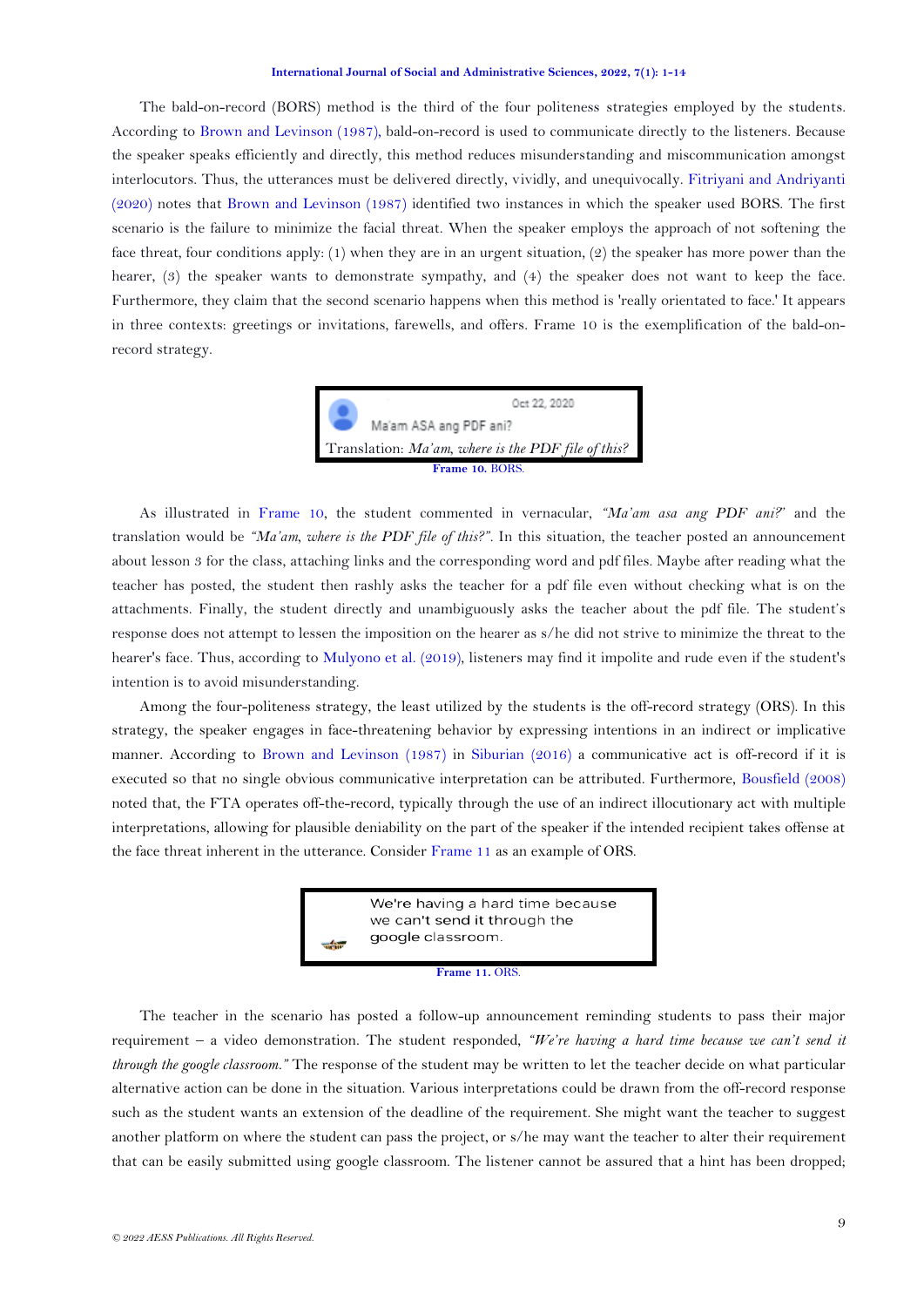the speaker can plausibly assert an alternate interpretation. Whatever may the hearer interpret from the response, the speaker can credibly claim an alternative interpretation. In this strategy, the speaker can speak off the record and leave it up to the addressee to decide how to interpret what they hear.

Finally, this study attempted to establish whether there was a difference in politeness strategies used by males and females. The total number of responses was 185. As indicated in [Table 1,](#page-4-0) the total number of female responses was 102, while the total number of male responses was 83. According to the presentation, 60 or 58.87 % of the 102 responses used a positive politeness strategy. At the same time, there were 35 or 34.31% of negative politeness strategies in the female responses. A bald-on-the-record strategy was used by five of these female responses, or 4.91 percent. Only 2 or 1.96 % of the female responses used an off-record strategy.

Furthermore, out of 83 male responses, 48 or 57.83% used a positive politeness strategy. While 30 of the male responses, or 36.14 %, utilized a negative politeness strategy. In addition, three of these male responses, or 3.61 %, used a bald-on-record strategy. Finally, two of the male responses, or 2.42 % employed an off-record politeness strategy.

As seen in the result, there is a difference between males and females in employing politeness strategies. Furthermore, it shows that females mostly employ positive politeness, and males mostly employ negative politeness strategy. The significant difference in employing politeness strategies between males and females may be due to these reasons:

First, politeness and gender are influenced by a related cultural factor. The gender of the speaker influences the choice of the politeness strategies to be used, and the actual use of the said strategies may not always be congruent with gender preconceptions [\(Bacha, Bahous, & Diab, 2012;](#page-12-20) [White, 1989\)](#page-13-6). In other words, even if females are thought to be politer than males, some factors such as linguistic, contextual, and relational elements may influence students' responses to teacher announcements. Moreover, individual cultural differences may play an essential role in choosing the politeness strategies to be used, especially in a teacher and student interaction. Employing politeness strategies may differ as the students have different cultural backgrounds and individual differences. Student's understanding of what the announcement is, how the announcement is made, and how the students view the teacher may also affect the use of politeness strategy. In addition, [Manik and Hutagaol \(2015\)](#page-12-21) claimed that social distance in a relationship is an essential element influencing students' employment of politeness strategy. As a result, people in intimate relationships are more direct and less polite than those in distant relationships.

Furthermore, according to [Lakoff \(1975\)](#page-12-1), there is a vast difference between classes taught by males and females in employing politeness strategies. Females appear to be friendlier to teachers of the same gender. As a result, females employed a positive politeness strategy among all the strategies mentioned by [Brown and Levinson](#page-12-0)  [\(1987\)](#page-12-0). On the other hand, males frequently employed a more negative politeness strategy in responding to the teacher of the opposite sex to keep their social distance. Aside from that, appearing too friendly toward a teacher of the opposite gender is considered inappropriate.

Finally, as the result shows, the bald-on-record strategy is more frequently utilized by females than males because the female students feel comfortable and intimate with teachers of the same sex as this type of strategy is frequent among people who know each other well, who are at ease in their environment. In this occurrence, it is safe to say that the teacher and students have a good learning environment as the female students do not only treat their teacher as a mentor but as a family. Aside from that, males seldom used the bald-on-record strategy as the male students maintain a social distance to avoid the teacher's misinterpretations of their responses. In addition, the offrecord strategy was also the least utilized among the politeness strategies for both males and females. However, male students had a higher percentage than female students. It may be because male students give the teacher the freedom to interpret the intended meaning of the responses given by the male students. Through this, the male students show respect as this strategy is non-imposing on the teacher's part.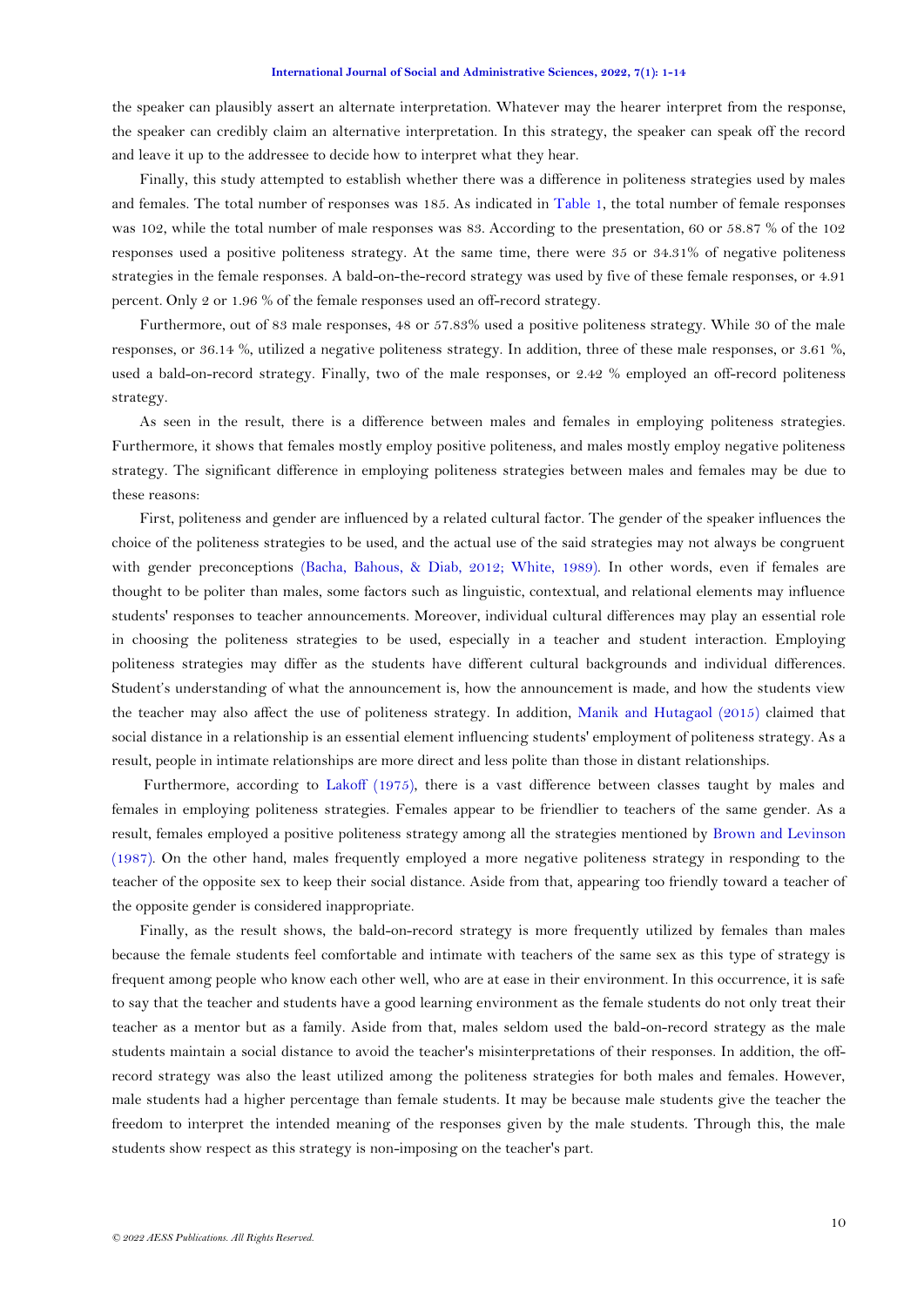### **4. DISCUSSION**

The researcher determined politeness strategies in the students' responses in three semesters. Four politeness strategies were employed in the students' responses: positive, negative, bald-on-record, and off the record. As shown in [Frame 1,](#page-4-1) expressing gratitude is an expression of a positive politeness strategy. The students primarily expressed this after the given online announcement by the teacher. This strategy is in line with [Brown and](#page-12-0)  [Levinson \(1987\)](#page-12-0) theory which indicates that expressing thank you is considered a polite way that can avoid facethreatening acts. As proven by [Mahmud \(2019\)](#page-12-15), gratitude also indicates solidarity above power. In this study, the use of gratitude was directed to the teacher. It may mean that the students used this expression to convey that the assignments or the tasks in the online announcement were welcomed and were not considered burdens.

In addition, frame 2 showed the expressions of positive politeness strategy greeting and presupposing. Greetings were used to minimize the distance between students and teachers and reduce the teacher's disappointment by expressing friendliness, which is in line with [Brown and Levinson \(1987\)](#page-12-0). Moreover, when the teacher announced her suggestion to submit the student's output using Google Classroom, the students responded and believed that Google Classroom is a valuable modality for submitting their output. The student's act of believing about Google classroom before it is proven is presupposing. Presupposing indicates positive politeness strategies as the student considers the teacher's wants by agreeing with what the teacher has just said.

In addition, [Frames 3,](#page-5-1)[4,](#page-5-2) and [5](#page-6-0) displayed positive politeness strategies by expressing the address term "Maam." [Fitriyani and Andriyanti \(2020\)](#page-12-19) said that address terms were used to establish a moral status for the teacher. However, using the teacher's names as a positive politeness strategy in the Philippine educational context has not been explored as students are used to calling the professors, mentors, and teachers as Ma'am or Sir. Aside from that, showing sympathy, understanding, and cooperation with the teacher expressed a positive politeness strategy.

On the other hand, the student also exhibited another politeness strategy: the negative politeness strategy. As shown in frame 6, "I am sorry or excuse me" in the interaction between the students and teacher was an expression of negative politeness strategy. Using the negative politeness strategies is to minimize the imposition. For example, [Brown and Levinson \(1987\)](#page-12-0) explained that an apology functions as a way to express respect rather than friendliness and intimacy. According to the study's findings, expressing an apology is applied to the teacher who holds a higher status than the students. Aside from that, frames 6, 7, 8, and 9 used hedges and modals such as would and may. Using hedges and modals maintains the distance and formality among students in responding to a teacher's announcement [\(Brown and Levinson](#page-12-0) (1987) as cited in [Mills \(2003\)](#page-12-22)).

Finally, the bald-on-record and off-the-record were two politeness strategies that the students' least used. Frames 10 and 11 showed expressions of these strategies. It was found out that students seldom used bald-onrecord as the expression of this strategy might be misinterpreted by the teacher. While the students' responses employed an off-record strategy, it allowed the teacher to interpret the intended meaning of the utterance by herself. As a result, it would create different interpretations that would send a message different from what the student intends to say. For these reasons, students used these two strategies the least.

## **5. CONCLUSION**

Politeness between teacher-students has been well-explored over the years, but primarily in face-to-face communication. Today, the study of politeness has shifted to online interaction among teachers and students because of the change of operations in the educational setting. For this reason, the researcher designed this study to identify the politeness strategies employed by students in responding to the teacher's online announcement within three semesters in the Google classroom. Furthermore, this study has also explored the significant difference in the employment of the politeness strategies between male and female students. In this study, the teacher has primarily initiated the online interaction by posting in the Google classroom, such as delivering instructions, making announcements, encouraging, motivating, and answering students' questions. On the other hand, the students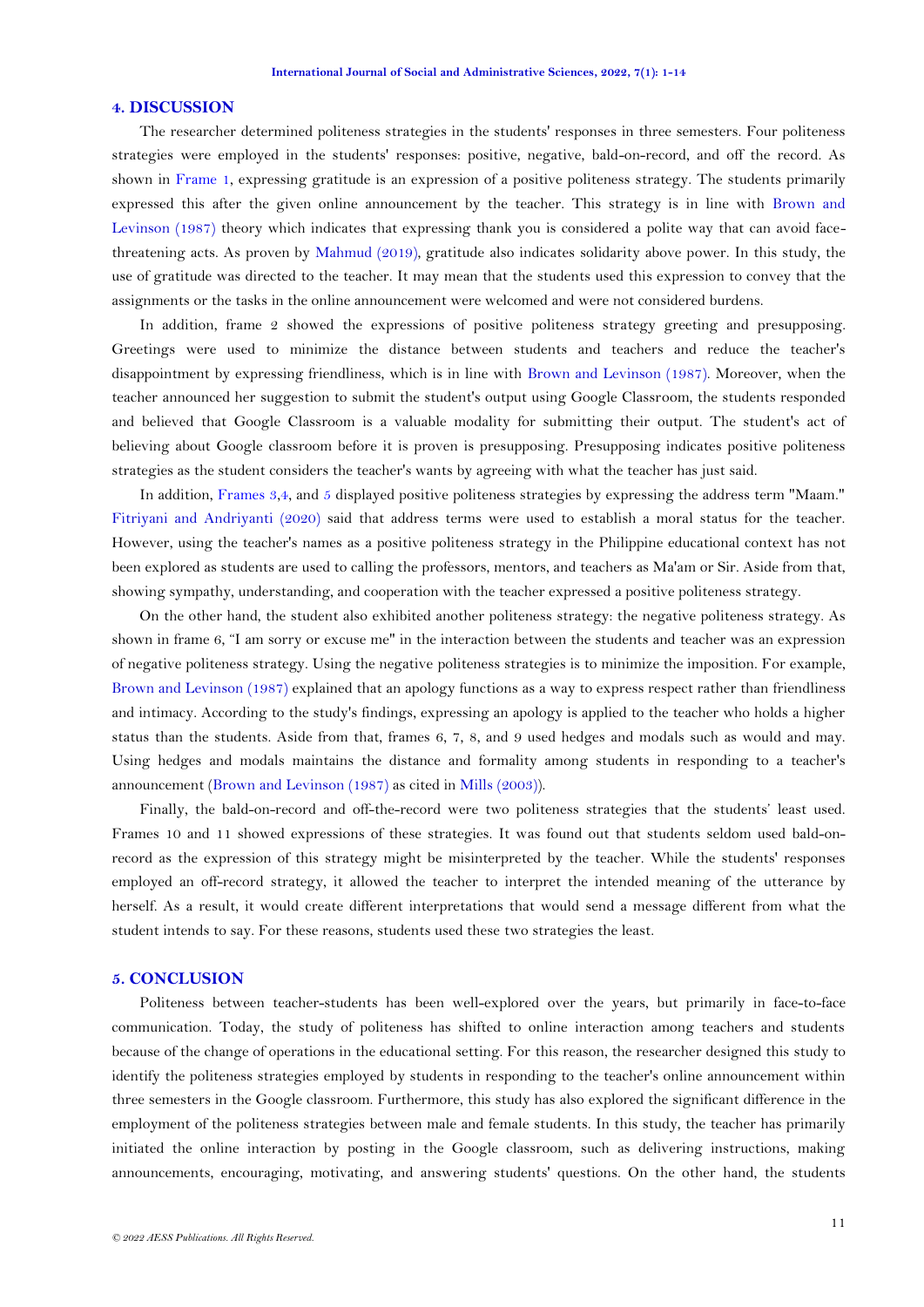responded mainly to the teacher's online announcement or instruction by showing respect and gratitude and expressing agreement, confirmation, and cooperation, called politeness strategies.

This study presents the transcripts of comments screenshots that showcase the politeness strategies employed by students. Among the four politeness strategies identified by [Brown and Levinson \(1987\)](#page-12-0), the positive politeness strategy ranks the highest, followed by the negative politeness strategy as the second, bald-on record as the third, and off-record as the fourth, and the least employed politeness strategy in the students' responses. On the other hand, there is also a significant difference between male and female students in employing politeness strategies in their responses. It is found that female students frequently employed more positive and bald-on-record politeness strategies than male students. In comparison, male students used the negative and off-record politeness strategies more frequently than female students. Although the results explicate the difference between males' and females' utilization of politeness strategies, cultural differences may play an essential role in choosing the politeness strategies to be used, especially in a teacher and student interaction. Related cultural factors influence politeness and gender. Gender may influence students' choice of the politeness strategies employed. However, the actual use of the strategies may not always be congruent with gender preconceptions [\(Bacha et al., 2012;](#page-12-20) [White, 1989\)](#page-13-6). Some students do not perform the gender role given to them at birth. Consequently, some linguistic, contextual, and relational factors may influence students' responses to teachers' announcements even if females are politer than males, a[s Lakoff \(1975\)](#page-12-1) claims and supported by [Tannen \(1990\)](#page-13-1).

The sudden shift in the educational setup has caused students to encounter different problems in their families and online classes. In addition, the e-learning system's frequent network disconnection and internet data limitations are problems that occur on a day-to-day, if not hourly, basis. As a result, online learning does not seem to encourage optimistic expectations. However, regardless of the situation and issues that the students experienced, the findings demonstrate that students still managed to employ politeness strategies. It is believed that the success of the English language learning process is enhanced by effective classroom interaction, and it can be established by employing politeness strategies. Thus, the findings of this study would have a significant contribution to the teaching and learning process at Bukidnon State University. These findings can be used to influence the students and teachers on the employment of politeness strategies to achieve effective classroom engagement for effective learning, whether face-to-face or online interaction.

Furthermore, the findings could also contribute to the understanding of employing politeness strategies among the Bukidnon State University employees to avoid conflict in the workplace. The outcomes of this study are expected to contribute to the literature on politeness research, particularly in an online classroom setting and, more specifically, in an Asian context. This study was limited to the students' responses to the teacher's online announcement in the Google classroom within the three semesters.

Indeed, employing politeness strategies is influenced by cultural background and personal choice. As the phenomenon of gender and politeness needs further studies, there were no logical conclusions regarding the various ways men and women employed politeness strategies in their interaction since everybody has the right to choose whether or not to utilize gender stereotypes in his language. Nevertheless, the students' politeness strategies in their responses manifest the Filipino culture that Filipino can still manage to smile, laugh, and help despite their adversities.

**Funding:** This study received no specific financial support. **Competing Interests:** The author declares that there are no conflicts of interests regarding the publication of this paper.

## **REFERENCES**

<span id="page-11-0"></span>Al-Sobh, M. A. (2013). An analysis of apology as a politeness strategy expressed by Jordanian university students. *International Journal of Humanities and Social Science, 3*(2), 150-154.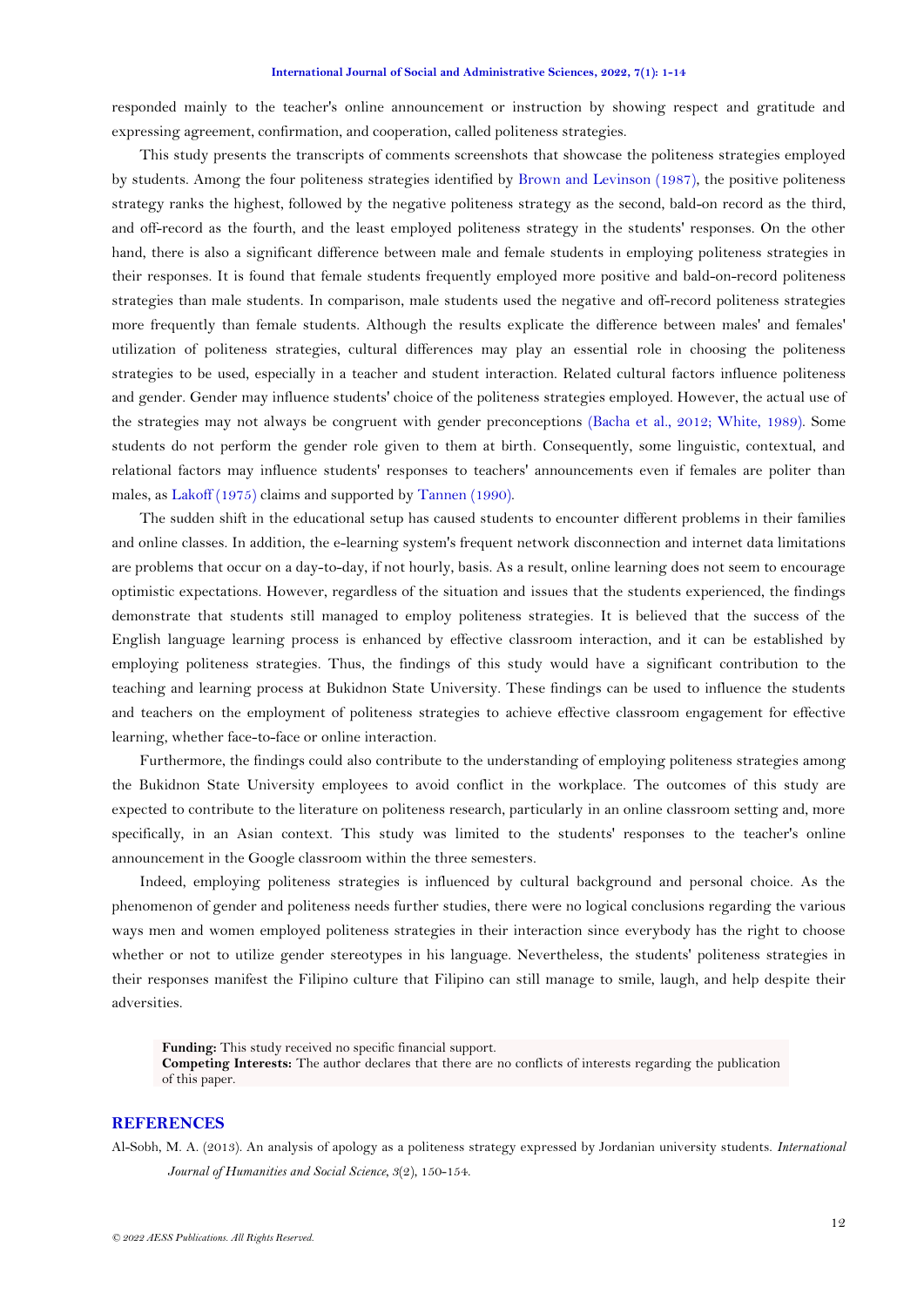- <span id="page-12-20"></span>Bacha, N. N., Bahous, R., & Diab, R. L. (2012). Gender and politeness in a foreign language academic context. *International Journal of English Linguistics, 2*(1), 79.Available at: https://doi.org/10.5539/ijel.v2n1p79.
- <span id="page-12-16"></span>Banikalef, A. A., Maros, M., Aladdi, A., & Al-natour, M. (2015). Apology strategies in Jordanian Arabic. *GEMA Online: Journal of Language Studies, 15*(2), 83-99.Available at: https://doi.org/10.17576/gema-2015-1502-06.
- <span id="page-12-18"></span>Boicu, R. (2007). Modal verbs and politeness strategies in political discourse. Retrieved from: [http://mpra.ub.uni](http://mpra.ub.uni-muenchen.de/45913)[muenchen.de/45913.](http://mpra.ub.uni-muenchen.de/45913)
- <span id="page-12-10"></span>Bousfield, D. (2008). *Impoliteness in interaction (Pragmatics & Beyond New Series)*. UK: John Benjamins Publishing Company.
- <span id="page-12-0"></span>Brown, P., & Levinson, S. C. (1987). Politeness: Some universals in language usage (Vol. 4): Cambridge University Press.
- <span id="page-12-8"></span>Correo, C. (2014). Politeness strategies deployed by Filipinos in asynchronous computer-mediated discourse. *Asian Journal of English Language Studies, 1*(2), 76–142.
- <span id="page-12-4"></span>Dhawan, S. (2020). Online learning: A panacea in the time of COVID-19 crisis. *Journal of Educational Technology Systems, 49*(1), 5–22.Available at: https://doi.org/10.1177/0047239520934018.
- <span id="page-12-19"></span>Fitriyani, S., & Andriyanti, E. (2020). Teacher and students' politeness strategies in EFL Classroom interactions. *IJELTAL (Indonesian Journal of English Language Teaching and Applied Linguistics), 4*(2), 259.Available at: https://doi.org/10.21093/ijeltal.v4i2.473.
- <span id="page-12-17"></span>Fraser, B. (2010). *Pragmatic competence: The case of hedging. New approaches to hedging, 1534*. Bingley, UK: Emerald Publishing Group Limited.
- <span id="page-12-6"></span>Goffman, E. (1959). *Presentation of self in everyday life* (Vol. 10). Garden City, NY: Doubleday Anchor Books.
- <span id="page-12-1"></span>Lakoff, R. (1975). *Language and women's place*. New York: Harper & Row.
- <span id="page-12-2"></span>Lakoff, R. T. (1990). *Talking power: The politics of language* (1st ed.): Basic Books.
- <span id="page-12-5"></span>Li, C., & Dewaele, J.-M. (2020). The predictive effects of trait emotional intelligence and online learning achievement perceptions on foreign language class boredom among Chinese university students. *Foreign Languages and Foreign Language Teaching, 5*, 33-44.
- <span id="page-12-15"></span>Mahmud, M. (2019). The use of politeness strategies in the classroom context by English university students. *Indonesian Journal of Applied Linguistics, 8*(3), 597-606.Available at: https://doi.org/10.17509/ijal.v8i3.15258.
- <span id="page-12-21"></span>Manik, S., & Hutagaol, J. (2015). An analysis on teachers' politeness strategy and student's compliance in teaching learning process at SD Negeri 024184 Binjai Timur Binjai –North Sumatra-Indonesia. *English Language Teaching, 8*(8), 152- 170.Available at: https://doi.org/10.5539/elt.v8n8p152.
- <span id="page-12-22"></span>Mills, S. (2003). *Gender and politeness* (Vol. 17): Cambridge University Press.
- <span id="page-12-9"></span>Muhasibi, A. N., & Sujito, D., S. (2021). Politeness strategies used by teacher and students on online english teaching learning process at Smp N 2 Tanon,Sragen In Academic Year 2020/2021 - Iain Surakarta Repository. Eprints.
- <span id="page-12-12"></span>Mulyono, H., Amalia, D. R., & Suryoputro, G. (2019). Politeness strategies in teacher-student whatsapp communication. *PASAA: Journal of Language Teaching and Learning in Thailand, 58*, 295-318.Available at: https://eric.ed.gov/?id=EJ1226910.
- <span id="page-12-3"></span>Murphy, M. P. (2020). COVID-19 and emergency eLearning: Consequences of the securitization of higher education for postpandemic pedagogy. *Contemporary Security Policy, 41*(3), 492-505.Available at: https://doi.org/10.1080/13523260.2020.1761749.
- <span id="page-12-7"></span>Roberts, J. (1992). Face threatening acts and politeness theory: Contrasting speeches from supervisory conferences. *Journal of Curriculum and Supervision, 7*(3), 287-301.
- <span id="page-12-11"></span>Sadeghoghli, H., & Niroomand, M. (2016). Theories on politeness by focusing on brown and levinson's politeness theory. *International Journal of Educational Investigations, 3*(2), 26-39.
- <span id="page-12-14"></span>Sembiring, E. M., Girsang, M., & Sianturi, S. (2021). Politeness strategies in online learning interaction: exploring politeness in WhatsApp text messaging during covid-19 pandemic. *Majalah Ilmiah METHODA, 11*(2), 89–96.Available at: https://doi.org/10.46880/methoda.vol11no2.pp89-96.
- <span id="page-12-13"></span>Sembiring, E. M., Girsang, M., & Sianturi, S. (2021a). The students' strategies in online learning interaction: Exploring politeness in zoom class during Covid-19 pandemic. *Tamaddun, 20*(2), 221-231.